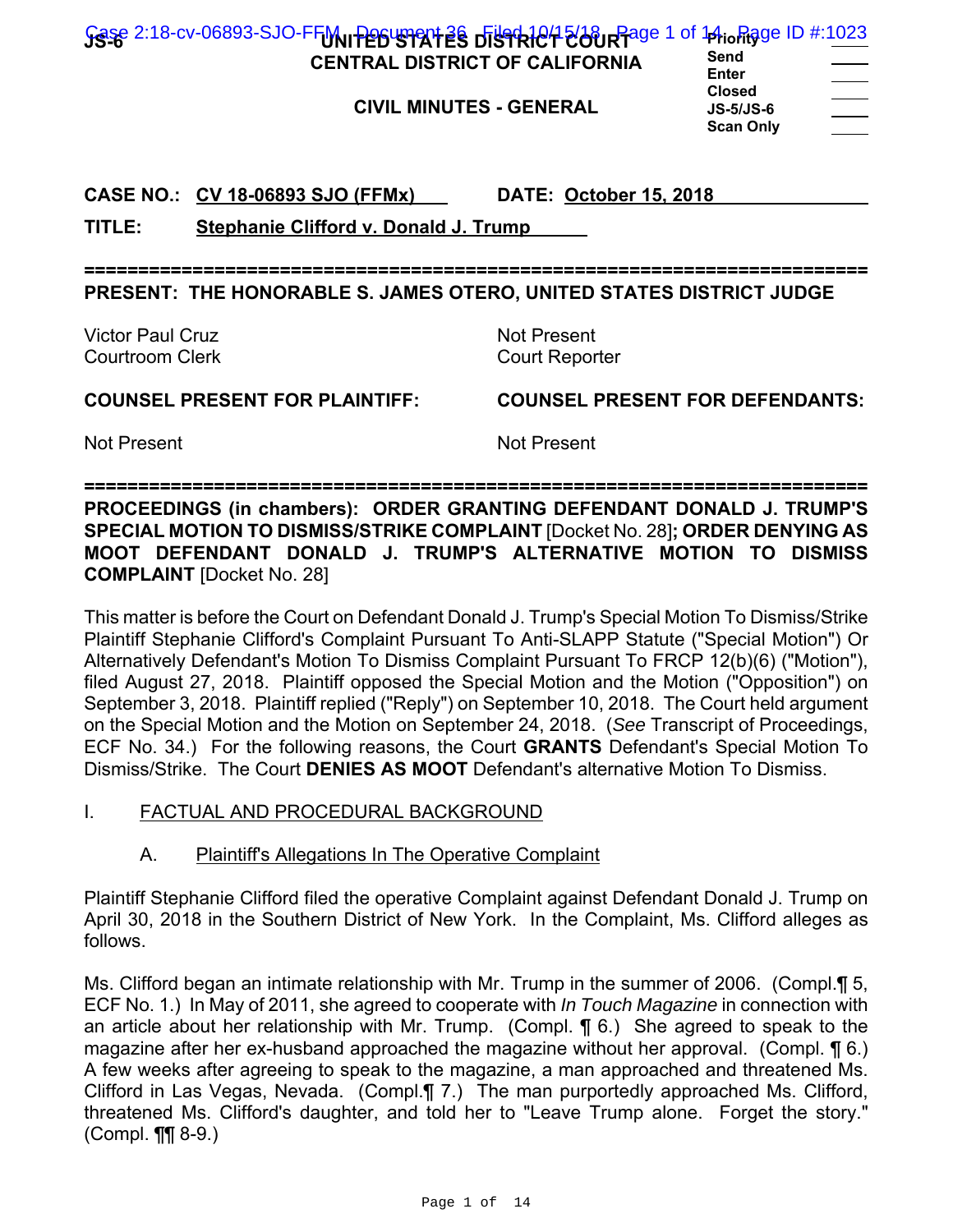| <b>CENTRAL DISTRICT OF CALIFORNIA</b><br><b>CIVIL MINUTES - GENERAL</b> | Send<br>Enter<br><b>Closed</b><br>$JS-5/JS-6$<br><b>Scan Only</b> | ____ |
|-------------------------------------------------------------------------|-------------------------------------------------------------------|------|
|                                                                         |                                                                   |      |

After Mr. Trump was elected President of the United States on November 8, 2016, Ms. Clifford worked with a sketch artist to render a sketch of the person who had purportedly threatened her in 2011. (Compl. ¶ 14.) Ms. Clifford released the sketch publicly on April 17, 2018. (Compl. ¶ 14.)

The next day, on April 18, 2018, Mr. Trump, from his personal Twitter account (@RealDonaldTrump), posted a purportedly false statement regarding Ms. Clifford, the sketch, and Ms. Clifford's account of the threatening incident that took place in 2011. (Compl.¶ 15.) Mr. Trump's tweet read as follows: "A sketch years later about a nonexistent man. A total con job, playing the Fake News Media for Fools (but they know it)!" (Compl.¶ 15.) Mr. Trump posted this tweet in response to another tweet posted by an account named DeplorablyScottish (@ShennaFoxMusic), which showed side-by-side images of the sketch released by Ms. Clifford and a picture of Ms. Clifford and her husband. (Compl. ¶ 16.)

Based on this tweet, Ms. Clifford brings the instant lawsuit against Mr. Trump for defamation. (*See* Compl. ¶¶ 21-38.) She argues that Mr. Trump's tweet attacks the veracity of her account of the threatening incident that took place in 2011. (Compl.¶ 17.) She also contends that Mr. Trump's tweet suggests that she is falsely accusing an individual of committing a crime against her. (Compl. ¶ 17.) According to Plaintiff, "Mr. Trump meant to convey that Ms. Clifford is a liar, someone who should not be trusted, that her claims about the threatening encounter are false, and that she was falsely accusing the individual depicted in the sketch of committing a crime, where no crime had been committed." (Compl. ¶ 28.) As a result, she contends that Mr. Trump's tweet was false and defamatory, and that the tweet was defamation *per se* because it charged her with committing a serious crime. (Compl. **[1]** 17, 19.)

Ms. Clifford goes on to claim that Mr. Trump acted with actual malice in issuing the tweet because he knew the falsity of his tweet. This is because, according to Ms. Clifford, the person who threatened her in 2011 acted at the direction of Mr. Trump or Mr. Trump's attorney, Michael Cohen. (Compl. ¶ 31.) In the alternative, she contends that Mr. Trump acted with reckless disregard for the truth or falsity of his tweet because he had no way of knowing whether the 2011 incident had occurred. (Compl. ¶ 32.)

Finally, Ms. Clifford contends that she suffered damages as a result of the tweet because Mr. Trump's statement exposed her to "hatred, contempt, ridicule, and shame, and discouraged others from associating or dealing with her." (Compl.¶ 33.) Therefore, she "has suffered damages in an amount to be proven at trial, including but not limited to, harm to her reputation, emotional harm, exposure to contempt, ridicule, and shame, and physical threats of violence to her person and life." (Compl. ¶ 34.) Mr Clifford claims that she has retained the services of professional bodyguards and other protective services because of the threats that she has received. (Compl. ¶ 36.)

#### B. Procedural History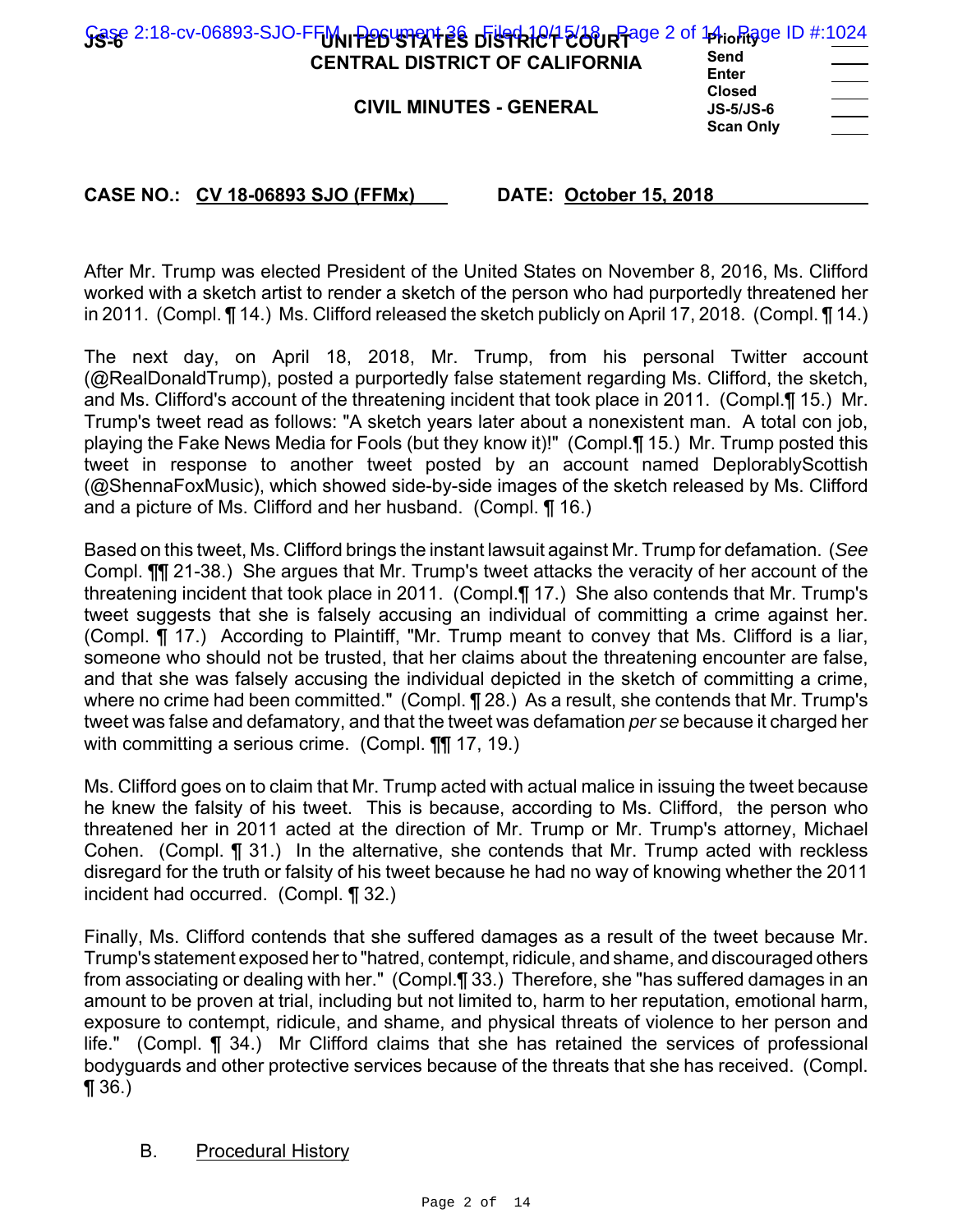| Gase 2:18-cv-06893-SJO-FFM Persystement 28 District 200 R Rage 3 of 14 in Rage ID #:1025<br><b>CENTRAL DISTRICT OF CALIFORNIA</b> | Send<br>Enter                                    | $\sim$ $\sim$ |
|-----------------------------------------------------------------------------------------------------------------------------------|--------------------------------------------------|---------------|
| <b>CIVIL MINUTES - GENERAL</b>                                                                                                    | <b>Closed</b><br>$JS-5/JS-6$<br><b>Scan Only</b> | ______        |

Ms. Clifford first brought this lawsuit in the United States District Court for the Southern District of

New York. She initially contended that venue was appropriate in the Southern District of New York because it is the district in which Mr. Trump resides. (Compl. ¶ 4.)

On July 23, 2018, Mr. Trump filed a motion to transfer the case from the Southern District of New York to this Court pursuant to 28 U.S.C. § 1404(a). (*See* Motion To Transfer, ECF No. 11.) Defendant argued in part that this lawsuit relates to other litigation before this Court involving Plaintiff and Defendant concerning the enforceability of a non-disclosure agreement. (*See* Memorandum In Support of Motion To Transfer at 1, ECF No. 11-1.)

Plaintiff initially opposed the transfer, arguing in part that the instant action was not closely related to the other litigation before this Court. (*See* Response In Opposition To Motion To Transfer, ECF No. 13 at 1.) After a meet and confer process, Plaintiff and Defendant jointly agreed to transfer Plaintiff's defamation case to this Court. On August 8, 2018, the district court in the Southern District of New York granted Plaintiff and Defendant's joint stipulation to transfer. (*See* ECF No. 17, ECF No. 18.)

On August 27, 2018, Defendant brought the instant Special Motion To Dismiss/Strike Plaintiff's Complaint. In the Special Motion, Defendant contends that Ms. Clifford's Complaint fails to state a cause of action for defamation because (1) Mr. Trump's tweet is a protected opinion, (2) Ms. Clifford did not suffer damages as a result of the tweet, and (3) Mr. Trump did not act with malice or reckless disregard for the truth when he issued the tweet. (*See* Special Motion at 1.) Defendant argues that Ms. Clifford's lawsuit is a Strategic Lawsuit Against Public Participation ("SLAPP"). (*See id*.)

The Court held argument on September 24, 2018 and subsequently submitted this matter.

#### II. ANALYSIS

#### A. Choice of Law

Before addressing the substance of Defendant's Special Motion To Dismiss/Strike, this Court must decide which state's substantive law governs its analysis. Applying New York choice-of-law principles, Defendant argues that the Texas Citizens Participation Act ("TCPA" or "Texas Anti-SLAPP statute") governs this case. (*See* Special Motion at 7-9.) Plaintiff disagrees, arguing that New York's anti-SLAPP law governs this dispute because Mr. Trump is a citizen of the state of New York. (*See* Opposition at 8.)

The Court applies the Texas anti-SLAPP statute because Ms. Clifford brought this diversity action in the Southern District of New York, and a state court in New York would apply the TCPA to this case.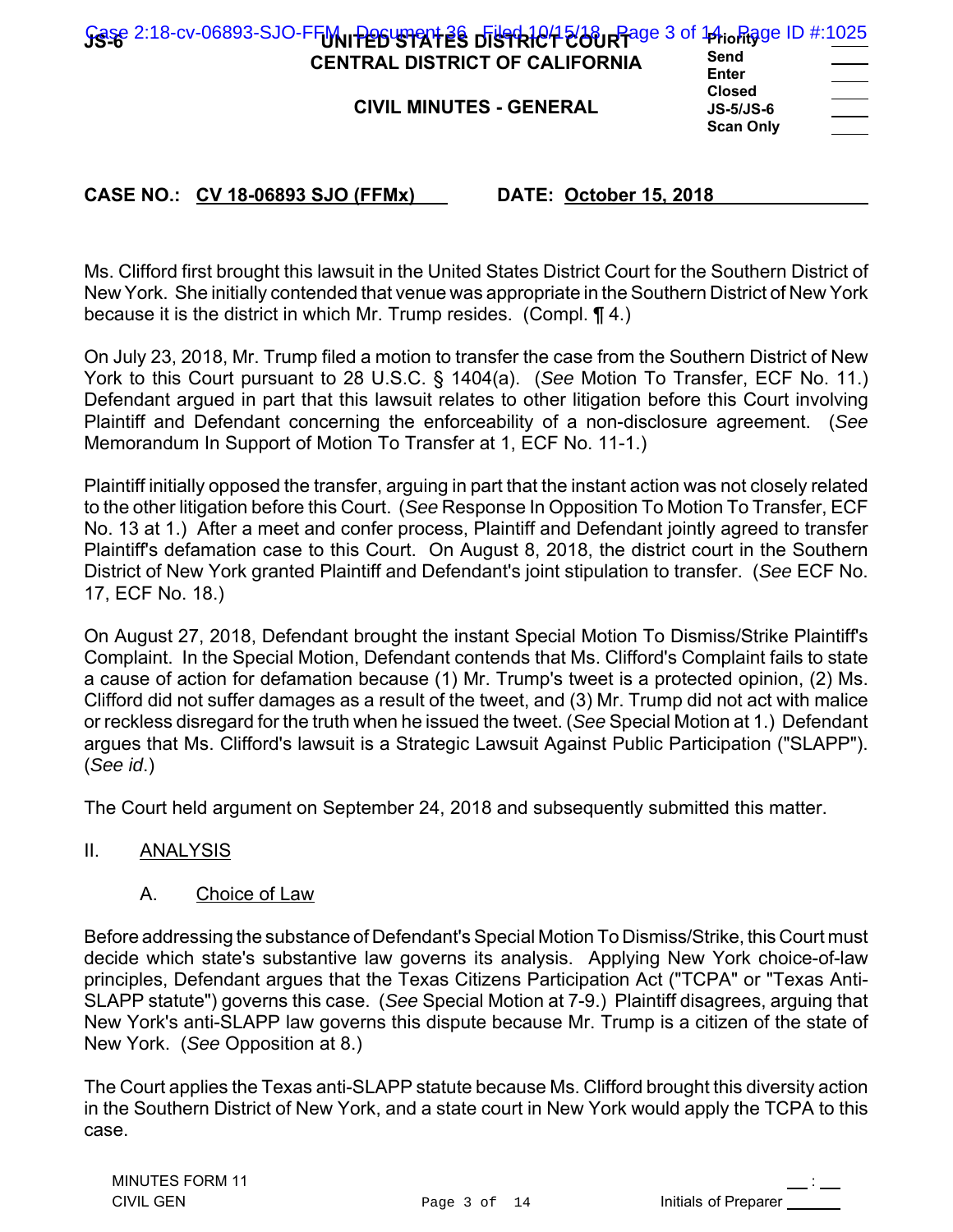| Gase 2:18-cv-06893-SJO-FFM PEGUSTRIT 28 DISTRICT 200 RFage 4 of 14 in Rigge ID #:1026<br><b>CENTRAL DISTRICT OF CALIFORNIA</b> | Send<br>Enter                                         | ______ |
|--------------------------------------------------------------------------------------------------------------------------------|-------------------------------------------------------|--------|
| <b>CIVIL MINUTES - GENERAL</b>                                                                                                 | <b>Closed</b><br><b>JS-5/JS-6</b><br><b>Scan Only</b> |        |

# 1. New York Choice-of-Law Provisions Govern This Court's Analysis of Defendant's Special Motion.

"For the convenience of parties and witnesses, in the interest of justice, a district court may transfer any civil action to any other district or division where it might have been brought." 28 U.S.C. § 1404(a). In *Van Dusen v. Barrack*, the United States Supreme Court held that where a defendant seeks to transfer an action to another district court in the country, "the transferee district court must be obligated to apply the state law that would have been applied if there had been no change of venue." 376 U.S. 612, 639 (1964). In *Ferens v. John Deere Company*, the Supreme Court extended this rule to those cases where a plaintiff initiates a transfer. 494 U.S. 516, 525 (1990).

Ms. Clifford, a citizen of the state of Texas, brings this defamation action against Mr. Trump, a citizen of the state of New York. $^1$  This Court has diversity jurisdiction under 28 U.S.C. Section 1332. The instant case is a diversity action transferred to this Court from the Southern District of New York with the consent of both parties. Therefore, the Court applies New York choice-of-law principles to determine which forum's substantive law governs the Court's analysis of the Special Motion To Dismiss/Strike.

#### 2. Under New York Choice Of Law Principles, Texas Law Applies To Plaintiff's Allegations of Defamation and the Special Motion To Dismiss/Strike.

Under New York's choice-of-law principles, the law of the situs of the injury generally applies to a tort lawsuit involving diverse parties. *See Stoyanovskiy v. Amerada Hess Corp.*, 286 A.D.2d 727, 728 (2001). However, in this day and age, with the publication of statements in online fora, the tort of defamation often involves a plaintiff injured in several jurisdictions. For multistate defamation actions, where the situs of the injury may be in multiple jurisdictions, "New York applies the law of the state with the most significant interest in litigation," which generally is the state where a plaintiff is domiciled. *See Lee v. Bankers Trust Co*., 166 F.3d 540, 545 (2d. Cir. 1999). Plaintiff alleges in the Complaint that Ms. Clifford is a "resident of the State of Texas," (Compl. ¶ 1), and conceded during argument on September 24, 2018 that Ms. Clifford is domiciled in Texas. (*See* Transcript of Proceedings at 11: 7.) Therefore, this Court applies Texas law to Plaintiff's allegations of defamation and Defendant's Special Motion To Dismiss/Strike. $^2$ 

 $^\text{1}$  Defendant Mr. Trump argues that he is a citizen of Washington D.C. because he resides at the White House, not in New York city. For purposes of the Court's choice-of-law analysis here, the Court is required to apply Texas law to Ms. Clifford's defamation action, whether Mr. Trump is a citizen of New York or Washington D.C.

 $^{\rm 2}$  In analyzing Defendant's Special Motion To Dismiss/Strike under the TCPA, the Court borrows from courts' analysis of California's anti-SLAPP statute. "The California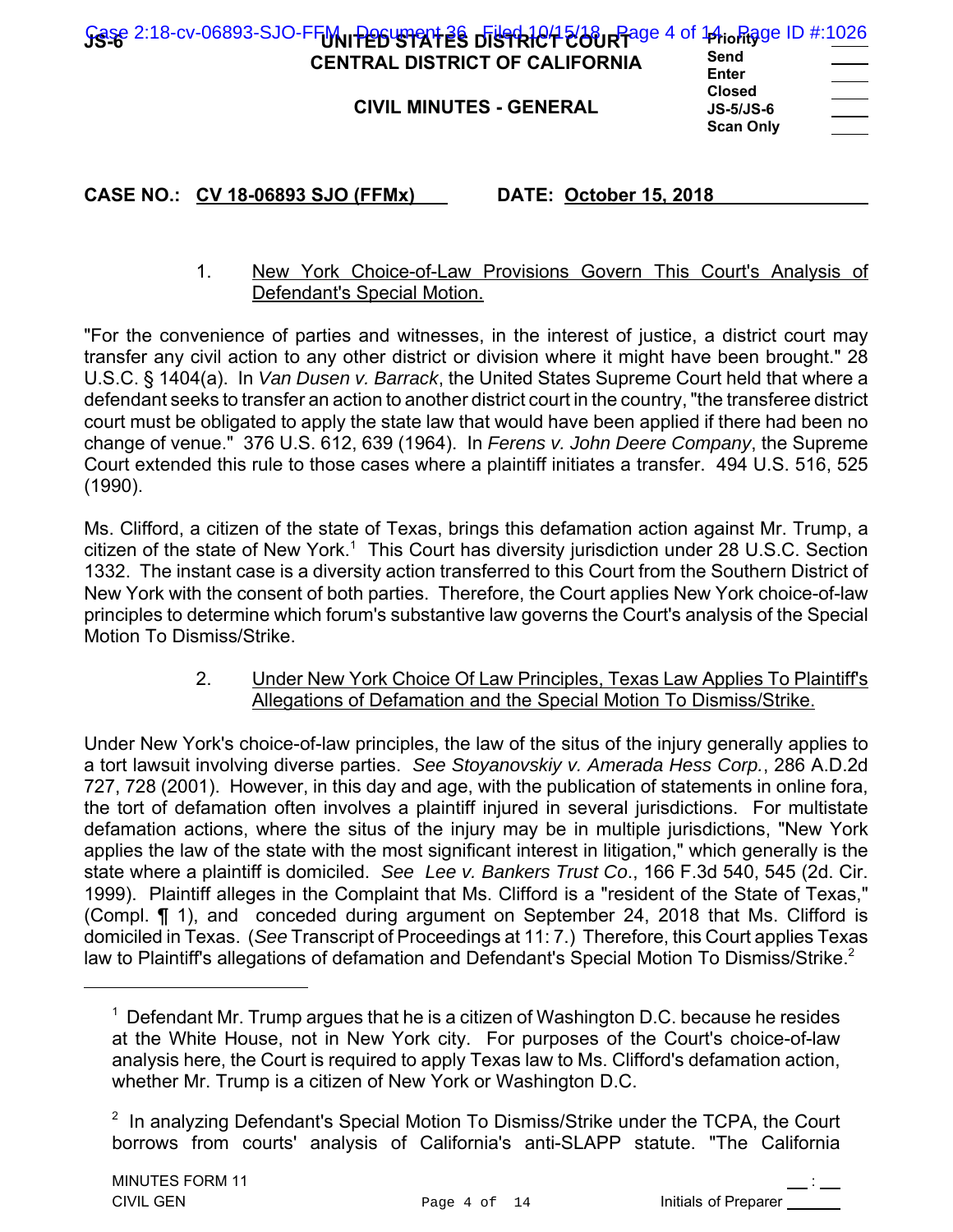| Sese 2:18-cv-06893-SJO-FFM Persuant 28 District 200 R Rage 5 of 14 in Rage ID #:1027<br><b>CENTRAL DISTRICT OF CALIFORNIA</b><br><b>CIVIL MINUTES - GENERAL</b> | Send<br>Enter<br><b>Closed</b><br>$JS-5/JS-6$ | $\frac{1}{2}$ |
|-----------------------------------------------------------------------------------------------------------------------------------------------------------------|-----------------------------------------------|---------------|
|                                                                                                                                                                 | <b>Scan Only</b>                              |               |

The Restatement (Second) Conflicts of Law supports this Court's holding that Texas law applies. In defamation lawsuits involving "multistate communication," a court must apply "the local law of the state where the plaintiff has suffered the greatest injury by reason of [her] loss of reputation," which "will usually be the state of the plaintiff's domicil if the matter complained of has there been published." Restatement (Second) of Conflict of Laws § 150 (1971).

B. Defendant's Special Motion To Strike/Dismiss Is Analogous To A Motion To Dismiss Under Federal Rule of Civil Procedure 12(b)(6).

Having concluded that the TCPA applies to the Complaint and the Special Motion, the Court next determines if it is appropriate to adjudicate the Special Motion at the present stage of litigation before any discovery has taken place. Plaintiff argues that Mr. Trump's Special Motion should be adjudicated as a motion for summary judgment. (*See* Opposition at 5-6; Transcript of Proceedings at 15:3-16:6, 17:5-24.) If this were the case, the parties would be permitted to pursue discovery prior to a ruling on the Special Motion. Plaintiff's argument, however, has no merit.

For purposes of the Federal Rules of Civil Procedure, a motion brought on anti-SLAPP grounds can either be analogous to a motion to dismiss or a motion for summary judgment. If a defendant moves to strike/dismiss based on purely legal arguments and the fact that a complaint does not allege sufficient facts to support its stated causes of action, this Court analyzes the motion under the standards set out in Federal Rule of Civil Procedure 8 and 12(b)(6). *See Planned Parenthood Fed'n of Am., Inc. v. Ctr. for Med. Progress*, 890 F.3d 828, 833–34 (9th Cir. 2018). If a defendant makes a factual challenge to a complaint, including by providing alternate facts to challenge the allegations in a complaint, this Court treats the motion to strike/dismiss as a motion for summary judgment. *See id.* 

Here, Mr. Trump's Special Motion is analogous to a motion to dismiss because it makes three main arguments, all of which assume the truth of the allegations in the Complaint and ask this Court to dismiss Plaintiff's action because these facts do not sustain a cause of action for defamation. First, Defendant argues that although Plaintiff alleges that the President made a defamatory statement in a tweet, $^3$  the statement, as alleged in the Complaint, is a constitutionally-

statute—section 425.16 of the California Code of Civil Procedure—was one of the earliest 'anti-SLAPP' laws and has been a primary model or influence on similar laws subsequently enacted in other states, including, directly or indirectly, the TCPA." *Serafine v. Blunt*, 466 S.W.3d 352, 386 (Tex. App. 2015).

 $^{\rm 3}$  For purposes of arguing the Motion To Strike/Dismiss, Defendant accepts that Mr. Trump sent the tweet stating "A sketch years later about a nonexistent man. A total con job, playing the Fake News Media for Fools (but they know it)!" Defendant assumes that Mr. Trump issued this tweet and argues that Plaintiff cannot sue Defendant for defamation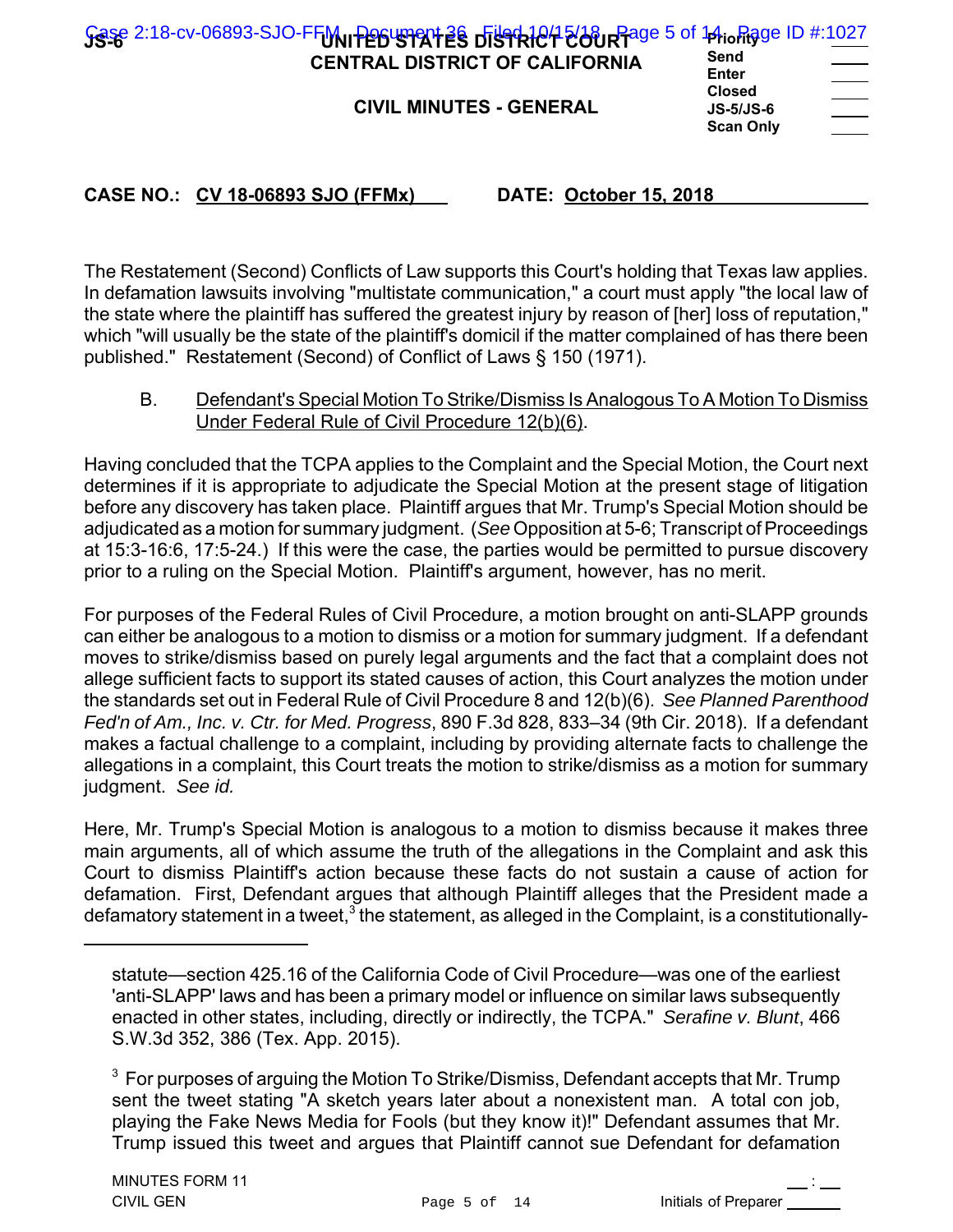| <b>CENTRAL DISTRICT OF CALIFORNIA</b> | Send<br>Enter                                    |  |
|---------------------------------------|--------------------------------------------------|--|
| <b>CIVIL MINUTES - GENERAL</b>        | <b>Closed</b><br>$JS-5/JS-6$<br><b>Scan Only</b> |  |

protected opinion. (*See* Special Motion at 9-10.) Second, Defendant argues that Plaintiff has not sufficiently alleged damages as a result of Mr. Trump's purported defamation because the damages that she suffered could have arisen from an alternate cause. (*See* Special Motion at 11- 14.) Third, Defendant argues that Plaintiff has not alleged sufficient facts to show that Mr. Trump acted with actual malice or reckless disregard for the truth, aside from Plaintiff's conclusory statements that Mr. Trump had knowledge of the threat that Plaintiff received in 2011. (*See* Special Motion at 14-16.) Each of these arguments largely assume the truth of the Complaint, but nevertheless make the point that the Complaint does not allege sufficient facts to meet each prong of the defamation standard.

In addition to these three arguments, Defendant's Special Motion sets forth some facts beyond those alleged in the Complaint.<sup>4</sup> For example, Defendant argues that Ms. Clifford did not sufficiently allege that she suffered damages because, in fact, she benefitted economically from Mr. Trump's defamatory statement. To prove this, Defendant points to evidence outside the Complaint of Ms. Clifford's economic well-being. (*See* Special Motion at 13-14.) In making its ruling, the Court takes no position as to any argument concerning the purported benefit that Ms. Clifford received as a result of the tweet in question. The remainder of Defendant's arguments are properly brought at the present stage of litigation.

C. Defendant's Special Motion To Dismiss/Strike Is Timely.

The next threshold inquiry is whether the Special Motion is timely. Plaintiff contends that it is not, because Mr. Trump should have brought the Special Motion within 60 days of May 23, 2018, as required by the TCPA. This is the date on which Mr. Trump waived service of Ms. Clifford's defamation action. (*See* Opposition at 7.)

The Court holds that although Mr. Trump may not have complied with the filing deadline, there is good cause to permit the Special Motion to proceed given the procedural history of this case, which includes a transfer to this Court from a district court in the Southern District of New York.

based on the content of the tweet.

<sup>&</sup>lt;sup>4</sup> Plaintiff and Defendant have filed evidentiary objections to several of the factual submissions. In doing so, both parties correctly point out that this Court should not take into account facts outside the Complaint in deciding this Special Motion. Aside from otherwise judicially-noticeable facts, the Court does not take into account facts outside the Complaint in reaching its final holding that Mr. Trump's tweet is a non-actionable opinion that cannot be the subject of a defamation claim.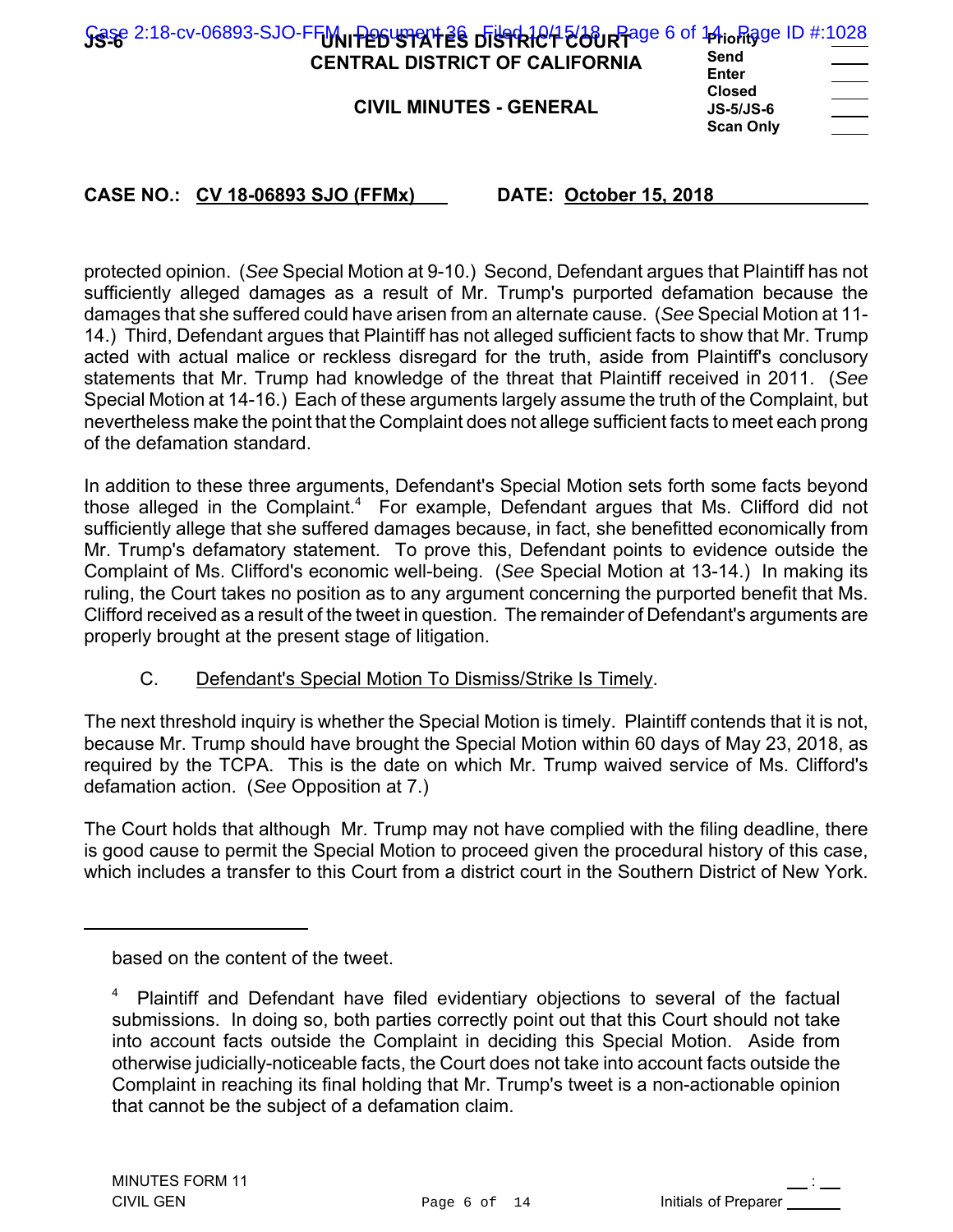| <b>CENTRAL DISTRICT OF CALIFORNIA</b><br><b>CIVIL MINUTES - GENERAL</b> | Send<br><b>Enter</b><br><b>Closed</b><br>$JS-5/JS-6$<br><b>Scan Only</b> |
|-------------------------------------------------------------------------|--------------------------------------------------------------------------|
|                                                                         |                                                                          |

Plaintiff's argument concerning the applicability of the 60-day deadline in federal court raises an unresolved issue of law. Like the TCPA, California's anti-SLAPP statute contains a 60-day requirement. No court in this Circuit, or the Fifth Circuit, has ruled on whether an anti-SLAPP motion, brought as a motion to dismiss as opposed to a motion for summary judgment, is subject to the 60-day deadline. To be sure, federal courts have held that the 60-day deadline in California's anti-SLAPP statute does not apply to anti-SLAPP motions that are analogous to motions for summary judgment. *See Metabolife Int'l, Inc. v. Wornick*, 264 F.3d 832, 846 (9th Cir. 2001) (citing *Rogers*, 57 F. Supp. 2d at 982). The 60-day deadline is a procedural rule under the *Erie* doctrine that conflicts with Federal Rule of Civil Procedure 56. *See Sarver v. Chartier*, 813 F.3d 891, 900 (9th Cir. 2016). This is because the 60-day deadline seeks to limit discovery and allow for anti-SLAPP motions at an early stage of litigation, while Rule 56 seeks to promote discovery, requiring motions for summary judgment after litigation has proceeded for some time. *See id*. As analyzed above, however, Mr. Trump's anti-SLAPP motion is analogous to a motion to dismiss, not a motion for summary judgment. The discovery rationale that underpins a case like *Metabolife International* does not exist here.

Nevertheless, the Court does not need to address the applicability of the 60-day deadline to the Special Motion because there is "good cause" to permit it to proceed. *See Schimmel v. McGregor*, 438 S.W.3d 847, 856 (Tex. App. 2014) (holding that the TCPA allows a court to waive the motion filing deadline where "good cause" exists). Ms. Clifford initially filed her defamation action in the Southern District of New York, and there was some dispute as to whether that district was the appropriate venue for this case. After briefing on the matter, Ms. Clifford's defamation action was transferred to this Court on August 8, 2018. After the transfer, Defendant did not delay bringing this Special Motion, filing it on August 27, 2018, nineteen days after the transfer and well-within the 21-day deadline in which a defendant must normally file a responsive pleading after a plaintiff files a complaint. *See* Fed. Rule Civ. P. Rule 12(a). Importantly, the instant case did not proceed in any material respect after Plaintiff's initial filing of the Complaint in April 2018. This limits the prejudice that Plaintiff may face from an untimely anti-SLAPP motion. *See New.Net, Inc. v. Lavasoft*, 356 F. Supp. 2d 1090, 1100 (C.D. Cal. 2004). Defendant's filing of this Special Motion after the 60-day deadline also does not frustrate the TCPA's purpose of dismissing improper lawsuits at an early stage of litigation. *See id*. (holding that one purpose of California's 60-day deadline for anti-SLAPP motions was to dismiss lawsuits early in litigation). Accordingly, "good cause" exists to allow Defendant to proceed with this Special Motion, even if the filing did not comply with the TCPA's 60-day deadline.

# D. Standard Under The TCPA

Having determined (1) that the TCPA applies to the Special Motion and Ms. Clifford's defamation action, (2) that this Court treats the Special Motion as analogous to a motion to dismiss under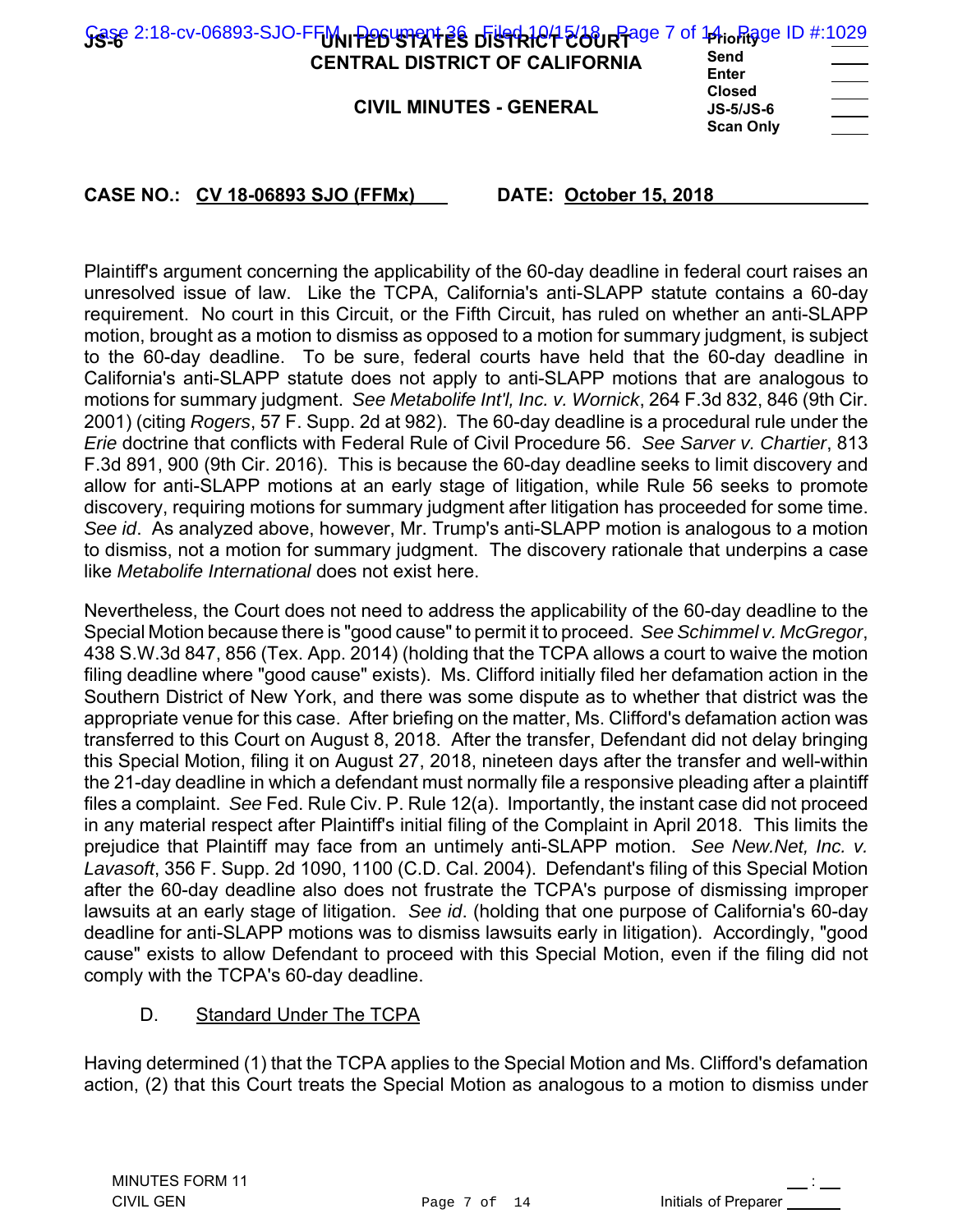| Gase 2:18-cv-06893-SJO-FFM Persuanant 28 District 200 R Rage 8 of 14 in Rigge ID #:1030<br><b>CENTRAL DISTRICT OF CALIFORNIA</b><br><b>CIVIL MINUTES - GENERAL</b> | Send<br>Enter<br><b>Closed</b><br>$JS-5/JS-6$ | $\overbrace{\hspace{25mm}}^{}$ |
|--------------------------------------------------------------------------------------------------------------------------------------------------------------------|-----------------------------------------------|--------------------------------|
|                                                                                                                                                                    |                                               |                                |
|                                                                                                                                                                    | <b>Scan Only</b>                              |                                |

Federal Rule of Civil Procedure 12(b)(6), and (3) that there is "good cause" to permit the Special Motion after the expiration of 60 days from the initial filing of the Complaint, the Court next applies the substantive requirements of the TCPA to the Special Motion and the allegations in the Complaint.

Texas offers robust protection for the freedom of speech. The TCPA, like analogous anti-SLAPP statutes in other jurisdictions including California, seeks to "encourage and safeguard the constitutional rights of persons to petition, speak freely, associate freely, and otherwise participate in government to the maximum extent permitted by law and, at the same time, protect the rights of a person to file meritorious lawsuits for demonstrable injury." Tex. Civ. Prac. & Rem. Code § 27.002.

Analysis of an anti-SLAPP motion under the TCPA proceeds in three steps. First, a defendant must show, by a preponderance of the evidence, that a plaintiff's complaint is based on, relates to, or is in response to the defendant's exercise of: (1) the right of free speech; (2) the right to petition; or (3) the right of association. *See* Tex. Civ. Prac. & Rem. Code § 27.005(b); *In re Lipsky*, 460 S.W.3d 579, 586 (Texas 2015). The TCPA defines "exercise of the right of free speech" as "a communication made in connection with a matter of public concern." Tex. Civ. Prac. & Rem. Code § 27.001(3). A communication includes "the making or submitting of a statement or document in any form or medium, including oral, visual, written, audiovisual, or electronic." *Id.* § 27.001(1). A "matter of public concern" includes an issue related to: "(A) health or safety; (B) environmental, economic, or community well-being; (C) the government; (D) a public official or public figure; or (E) a good, product, or service in the marketplace." *Id.* § 27.001(7). Second, the burden then shifts to the plaintiff to "establish[ ] by clear and specific evidence a prima facie case for each essential element of the claim in question." *Id.* § 27.005(c). Third, the defendant can still prevail under the TCPA if he/she "establishes by a preponderance of the evidence each essential element of a valid defense" to the plaintiff's claim. *Id.* § 27.005(d). *See also ExxonMobil Pipeline Company v. Coleman*, 512 S.W.3d 895, 898-99 (summarizing the standard under the TCPA).

Here, Defendant's Special Motion does not allege any defenses to plaintiff's defamation claim. The Court addresses the other two steps of the TCPA analysis in turn.

# 1. Plaintiff's Defamation Lawsuit Relates To Defendant's Right of Free Speech.

There is little dispute that Ms. Clifford's Complaint relates to Mr. Trump's exercise of his right of free speech on an issue of public concern. In reaching this conclusion, the Court is mindful of the fact that Texas "look[s] to the entire communication as well as the context of the communication in which the allegedly defamatory statement is made." *Cruz v. Van Sickle*, 452 S.W.3d 503, 514 (Tex. App. 2014). Here, the statement at issue is Mr. Trump's reaction to Plaintiff's release of the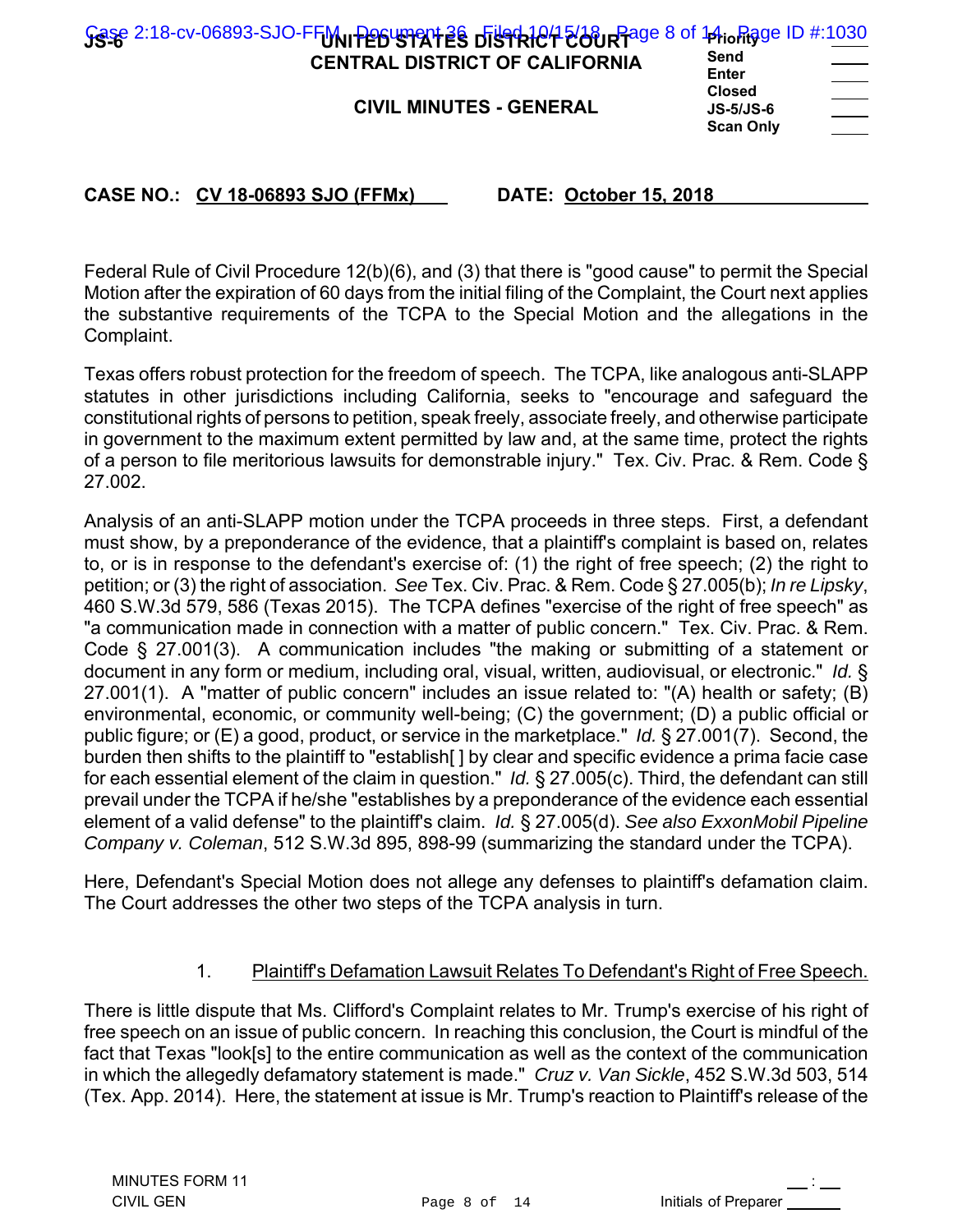| Sese 2:18-cv-06893-SJO-FFM Persument as District Pour Page 9 of 14 in Rage ID #:1031<br><b>CENTRAL DISTRICT OF CALIFORNIA</b> | Send<br>Enter                                    |                                              |
|-------------------------------------------------------------------------------------------------------------------------------|--------------------------------------------------|----------------------------------------------|
| <b>CIVIL MINUTES - GENERAL</b>                                                                                                | <b>Closed</b><br>$JS-5/JS-6$<br><b>Scan Only</b> | $\hspace{1.5cm} \overbrace{\hspace{1.5cm} }$ |

sketch of a person who threatened Plaintiff in connection with a purported affair that she had with Mr. Trump. Although Mr. Trump was not the President at the time of the purported affair or the purported threat that Plaintiff received, Mr. Trump is now the President and was the President at the time of the tweet. Moreover, Mr. Trump issued the tweet in the context of Plaintiff publicly styling herself as an adversary to the President, including in filings before this Court. (*See, e.g.*, First Amended Complaint in *Stephanie Clifford v. Donald Trump et al.* at ¶ 17, No. 2:18-cv-02217- SJO-FFM (arguing that "Mr. Trump, with the assistance of his attorney Mr. Cohen, aggressively sought to silence Ms. Clifford as part of an effort to avoid her telling the truth, thus helping to ensure he won the Presidential Election").) The tweet in question, therefore, relates to an issue involving a public official on a matter of public concern. *See id.* (holding that the TCPA applies to a defamation claim involving "a public official or public figure," including a candidate for judicial office). Accordingly, the TCPA applies to the Special Motion To Dismiss/Strike.

# 2. Plaintiff Fails To Establish a Prima Facie Case For Defamation.

The Court next analyzes whether Plaintiff has established a prima facie case for defamation. To prevail on a cause of action for defamation under Texas law, Plaintiff must allege that: (1) Mr. Trump published a false statement; (2) that defamed Ms. Clifford; (3) with the requisite degree of fault regarding the truth of the statement (negligence if Ms. Clifford is a private individual or malice if Ms. Clifford is a public individual); and (4) damages (unless the statement constitutes defamation per se). *See D Magazine Partners, L.P. v. Rosenthal*, 529 S.W.3d 429, 434 (Tex. 2017).

a. False Statement

In the Special Motion, Mr. Trump argues that the tweet at issue is a non-actionable opinion, not a statement of fact about Ms. Clifford. (Special Motion at 9.) "Expressions of opinion may be derogatory and disparaging; nevertheless they are protected by the First Amendment of the United States Constitution and by article I, section 8 of the Texas Constitution." *Shaw v. Palmer*, 197 S.W.3d 854, 857 (Tex. App. 2006).

The Court agrees with Mr. Trump's argument because the tweet in question constitutes "rhetorical hyperbole" normally associated with politics and public discourse in the United States. The First Amendment protects this type of rhetorical statement.

"It is well settled that 'the meaning of a publication, and thus whether it is false and defamatory, depends on a reasonable person's perception of the entirety of a publication and not merely on individual statements." *See Bentley v. Bunton*, 94 S.W.3d 561, 579 (Tex. 2002) (quoting *Turner v. KTROK Television, Inc.*, 38 S.W. 3d 103, 115 (Tex. 2000)). To assess whether a statement is "rhetorical hyperbole," this Court looks to the statement "as a whole in light of the surrounding circumstances and based upon how a person of ordinary intelligence would perceive it."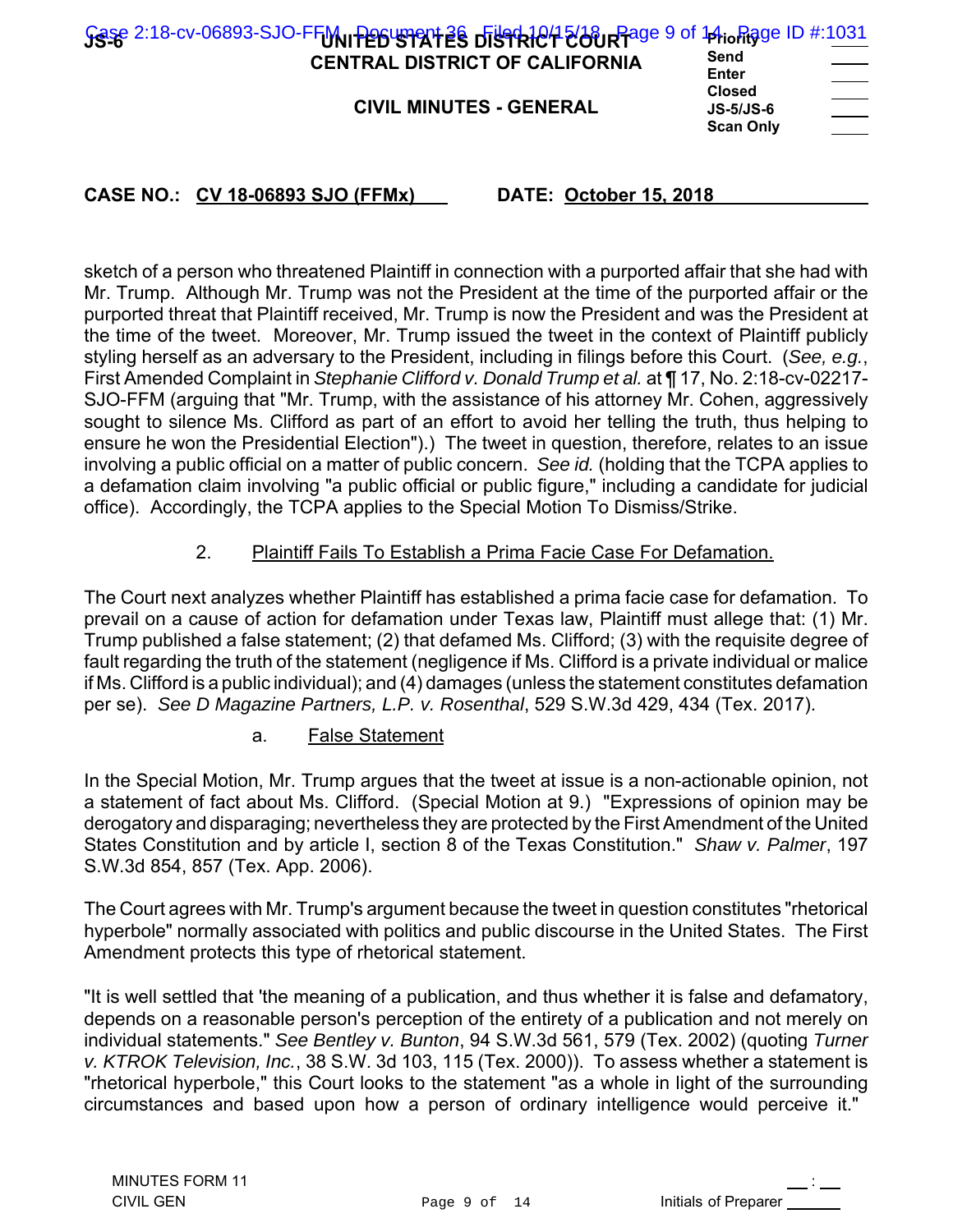| Gase 2:18-cv-06893-SJO-FFMNPEDISPRITES DisTRICT-600 Rage 10 of Morrage ID #:1032<br><b>CENTRAL DISTRICT OF CALIFORNIA</b><br><b>CIVIL MINUTES - GENERAL</b> | Send<br>Enter<br><b>Closed</b><br>$JS-5/JS-6$<br><b>Scan Only</b> |  |
|-------------------------------------------------------------------------------------------------------------------------------------------------------------|-------------------------------------------------------------------|--|
|                                                                                                                                                             |                                                                   |  |

*Campbell v. Clark*, 471 S.W.3d 615, 625 (Tex. App. 2015). Because Mr. Trump's tweet involves a matter of public concern, including purported acts committed by the now President of the United States, the Court applies the following three principles to determine if the tweet is actionable for defamation (the "*Bentley/Milkovich*" analysis). *See Bentley*, 94 S.W.3d at 580. *See also Milkovich v. Lorain Journal Co.*, 497 U.S. 1, 19 (1990) (setting out the standard summarized below).

- 1. A statement on matters of public concern must be provable as false before there can be liability for defamation.
- 2. The United States Constitution protects statements that cannot reasonably be interpreted as stating actual facts about an individual made in debate over public matters in order to provide assurance that public debate will not suffer for lack of imaginative expression or the rhetorical hyperbole which has traditionally added much to the discourse of the United States.
- 3. Where a statement of "opinion" on a matter of public concern reasonably implies false and defamatory facts regarding public figures or officials, those individuals must show that such statements were made with knowledge of their false implications or with reckless disregard of their truth, and where such a statement involves a private figure on a matter of public concern, a plaintiff must show that the false connotations were made with some level of fault.

Mr. Trump's tweet stated as follows: "A sketch years later about a nonexistent man. A total con job, playing the Fake News Media for Fools (but they know it)!" When the first step in the *Bentley/Milkovich* analysis is applied to this tweet, Plaintiff correctly points out that Mr. Trump's tweet contains two verifiably true/false statements: (1) that the man who threatened Ms. Clifford in 2011 does not exist and therefore, that Plaintiff is lying about her encounter with him; and (2) that Ms. Clifford is engaging in a "con job" or is lying to Mr. Trump, the public, and the media about the threat (and by implication her affair with Mr. Trump). If the man who threatened Ms. Clifford in 2011 does exist, or if Ms. Clifford is not lying to Mr. Trump, the public, and the media about the threats that she received or her affair with Mr. Trump, Mr. Trump's tweet would be verifiable as false.

Plaintiff's argument crumbles when it comes to the second step in the *Bentley/Milkovich* analysis. Mr. Trump's tweet constitutes "rhetorical hyperbole," which is "'extravagant exaggeration [that is] employed for rhetorical effect.'" *Backes v. Misko*, 486 S.W.3d 7, 26 (Tex. App. 2015) (quoting *Am. Broad. Cos. v. Gill,* 6 S.W.3d 19, 30 (Tex. App. 1999)). Specifically, Mr. Trump's tweet displays an incredulous tone, suggesting that the content of his tweet was not meant to be understood as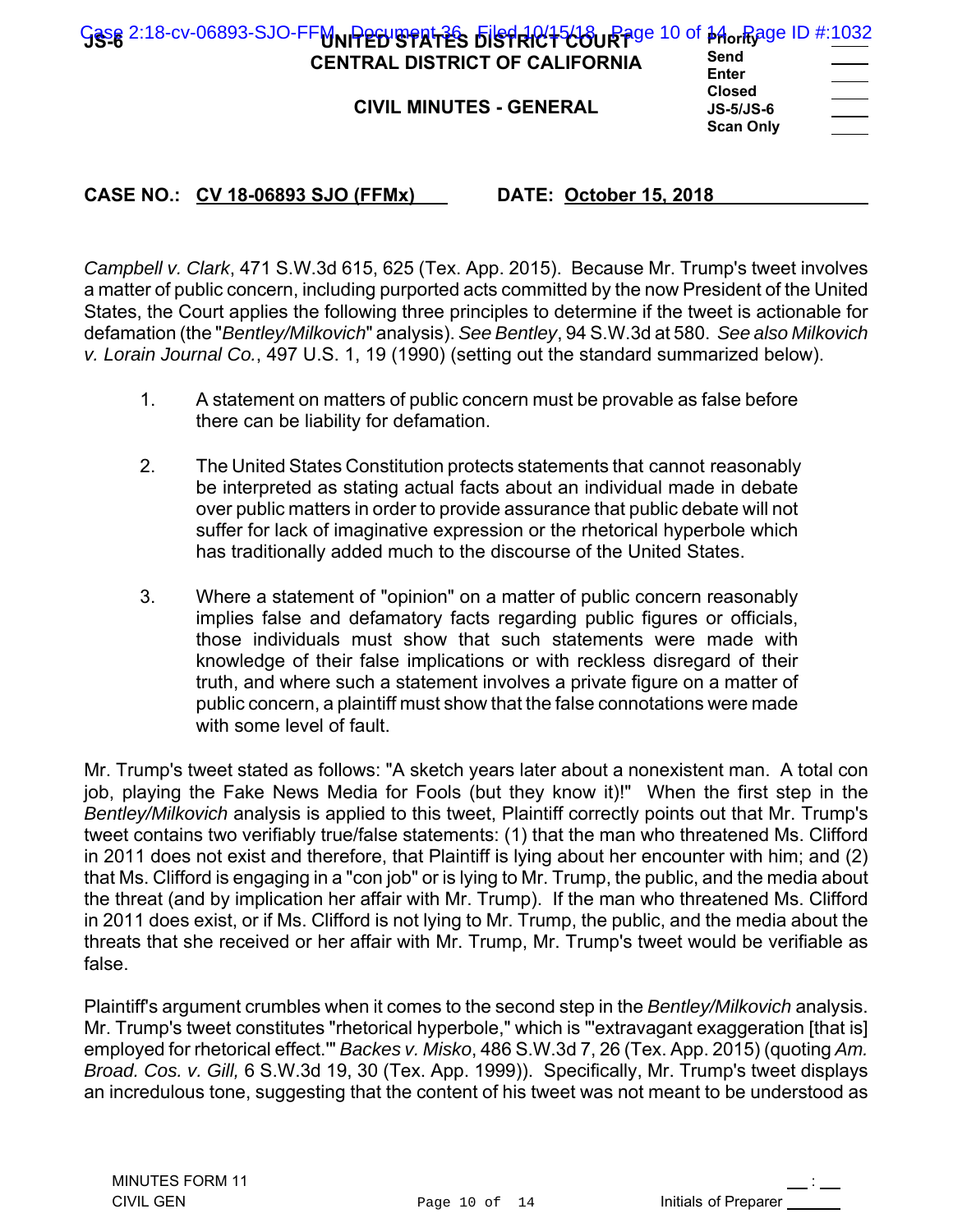| Gase 2:18-cv-06893-SJO-FFMNPEDISPATES bisTRC+566URAge 11 of 14orRage ID #:1033 | Send                                             |               |
|--------------------------------------------------------------------------------|--------------------------------------------------|---------------|
| <b>CENTRAL DISTRICT OF CALIFORNIA</b>                                          | Enter                                            |               |
| <b>CIVIL MINUTES - GENERAL</b>                                                 | <b>Closed</b><br>$JS-5/JS-6$<br><b>Scan Only</b> | $\frac{1}{2}$ |

a literal statement about Plaintiff. Instead, Mr. Trump sought to use language to challenge Plaintiff's account of her affair and the threat that she purportedly received in 2011. As the United States Supreme Court has held, a published statement that is "pointed, exaggerated, and heavily laden with emotional rhetoric and moral outrage" cannot constitute a defamatory statement. *See Milkovich v. Lorain Journal Co.*, 497 U.S. 1, 32 (1990).

Mr. Trump also issued the tweet in the context of Plaintiff presenting herself as a political adversary to the President. *Rehak Creative Services, Inc. v. Witt* is instructive in this regard. *See* 404 S.W.3d 716 (Tex. App. 2013), *disapproved on other grounds by In re Lipsky*, 460 S.W.3d 579 (Tex. 2015). In *Rehak*, an advertising agency that worked with Jim Murphy, a state representative serving in the Texas House of Representatives, sued Ann Witt, a candidate who ran against Murphy in the Republican primary. *Id.* at 722. The advertising agency sued Witt for defamation on the grounds that Witt's website contained a series of defamatory statements against Murphy, including Witt's accusations that Murphy "sidestepped" the Texas Constitution by serving as a legislator while receiving payment as a consultant. *Id.* at 720. Witt's website also compared Murphy to a character in the book and musical, *How to Succeed in Business Without Really Trying*, accused Murphy of "ripping off taxpayers," and stated that among Jim Murphy's "sleazy steps" to success included "STEP 6: Reward your supporters with government contracts." *Id*. at 721. The Texas Court of Appeals held that none of the statements on Witt's website constituted defamation in large part because Witt's "website's tone" and the "campaign context" of the statements suggested that the statements constituted "rhetorical hyperbole" that was part of politics. *Id*. at 730. The website "demonstrate[d] an attempt to deliver a political message about the use of public money in an exaggerated, provocative and amusing way," expression that lies at "the heart of the First Amendment." *Id*. at 730. *See also Campbell v. Clark*, 471 S.W.3d 615, 625 (Tex. App. 2015) (collecting cases on "rhetorical hyperbole" in the political context).

The instant case is similar to *Rehak* in that Mr. Trump, as President, made a hyperbolic statement against a person who has sought to publicly present herself as a political adversary to him. In filings before this Court, Ms. Clifford has challenged the legitimacy of Mr. Trump's victory in the 2016 Presidential election. Mr. Trump's tweet served as a public rejoinder to allegations made by Plaintiff. If this Court were to prevent Mr. Trump from engaging in this type of "rhetorical hyperbole" against a political adversary, it would significantly hamper the office of the President. Any strongly-worded response by a president to another politician or public figure could constitute an action for defamation. This would deprive this country of the "discourse" common to the political process. In short, should Plaintiff publicly voice her opinions about Mr. Trump, Mr. Trump is entitled to publicly voice non-actionable opinions about Plaintiff. To allow Plaintiff to proceed with her defamation action would, in effect, permit Plaintiff to make public allegations against the President without giving him the opportunity to respond. Such a holding would violate the First Amendment.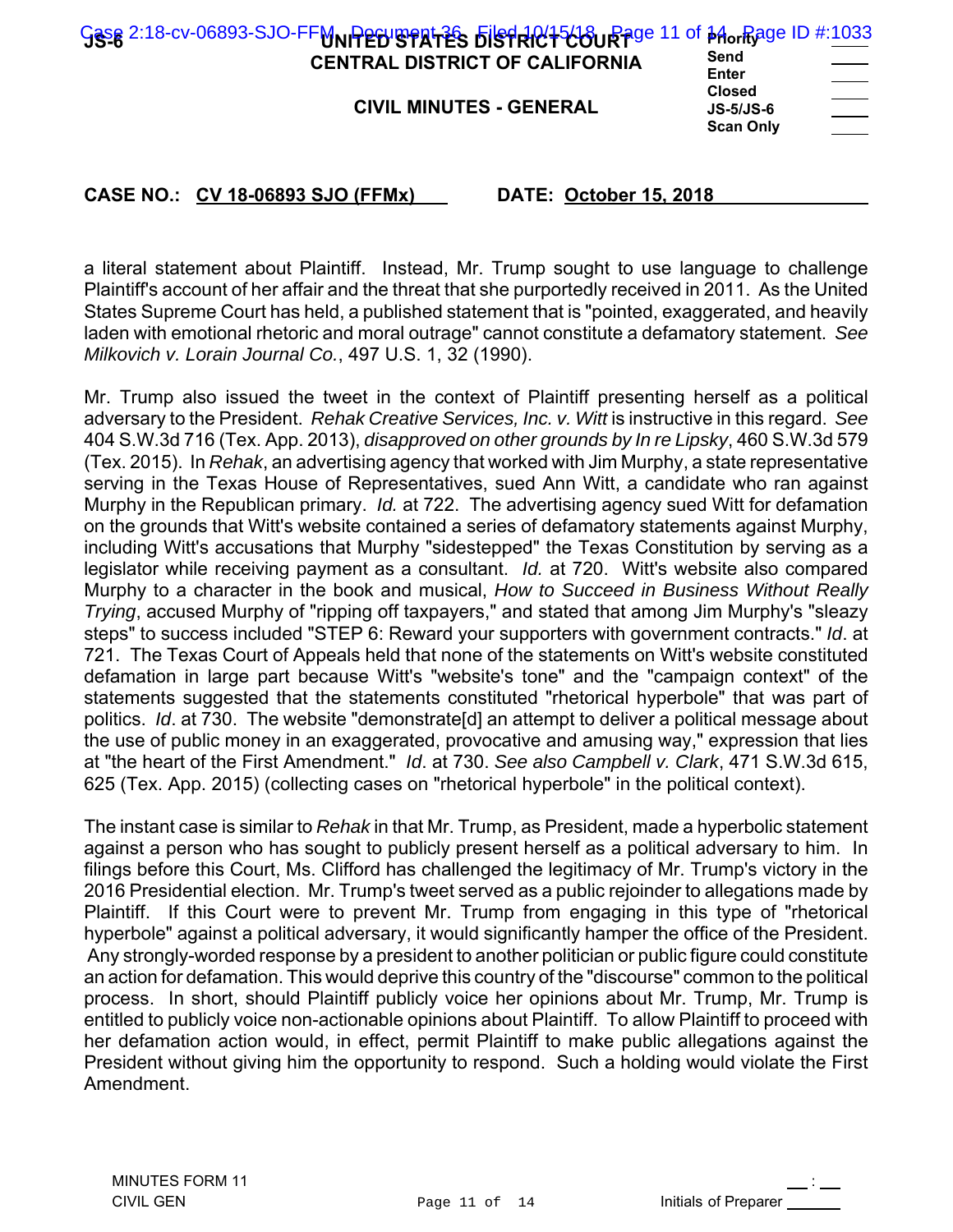| Send<br>Enter<br><b>Closed</b><br>$JS-5/JS-6$<br><b>Scan Only</b> |                                                                                |
|-------------------------------------------------------------------|--------------------------------------------------------------------------------|
|                                                                   |                                                                                |
|                                                                   | Ges 2:18-cv-06893-SJO-FFMNPEDISPRITES DisTRICT500 Rage 12 of Morrage ID #:1034 |

Mr. Trump also made a one-off rhetorical comment, not a sustained attack on the veracity of Plaintiff's claims. This distinguishes the instant case from other cases where courts have determined that public statements constituted defamation. In *Bentley*, for example, the host of a call-in talk show on a public-access channel repeatedly accused a judge of being corrupt. *See Bentley*, 94 S.W.3d at 584. When confronted about the veracity of the allegations, the talk show host doubled down, falsely claiming that he had proof of the judge's corruption, including public records and records of conversations with courthouse employees. *See id.* The Texas Supreme Court held that while a "single, excited reference to [the judge's corruption] might be taken to be rhetorical hyperbole . . . [the host's] characterization of [the judge's] conduct as criminal is only part of [the host's] efforts over many months to prove [the judge] corrupt." *Id.* at 581. Here, Mr. Trump's tweet falls far more in line with a "single, excited reference." Unlike the defendant in *Bentley*, Mr. Trump provided no support for his views in the tweet nor did not he repeat the allegations in the tweet.

Accordingly, the Court grants the Special Motion because Mr. Trump's statement constituted "rhetorical hyperbole" that is protected by the First Amendment.

#### b. Actual Malice or Reckless Disregard For The Truth

Having determined that Mr. Trump's tweet is non-actionable, the Court's analysis of the Special Motion ends. In the interest of completeness, the Court briefly addresses a few of the other arguments made by the parties in the briefing.

The parties spend some time debating whether Mr. Trump acted with "actual malice" or "reckless disregard for the truth" in issuing the tweet in question. Assuming that Plaintiff is a "public figure," Plaintiff would have to show that Defendant acted with "actual malice" or "reckless disregard for the truth" to prevail on a cause of action for defamation. *See Bentley*, 94 S.W.3d at 580.

Plaintiff's focus on the actual malice argument comes as no surprise because Plaintiff stands on thin ice in asserting that Mr. Trump's tweet is an actionable statement. Instead, Plaintiff seeks to use her defamation action to engage in a "fishing expedition" concerning the conclusory allegations in the Complaint. The Court will not permit Plaintiff to exploit the legal process in this way.

Specifically, Plaintiff contends that she needs to conduct discovery to determine if Mr. Trump was involved in the 2011 threat against her or if he purposefully avoided learning about the 2011 threat. *See* Opposition at 11. Plaintiff believes that discovery pertaining to these issues will help her to establish that Mr. Trump acted with actual malice or reckless disregard for the truth (i.e. if Ms. Clifford can provide evidence showing that Mr. Trump knew of the 2011 threat, then he tweeted a lie when he challenged Plaintiff's reporting of the 2011 threat). (*See* Transcript of Proceedings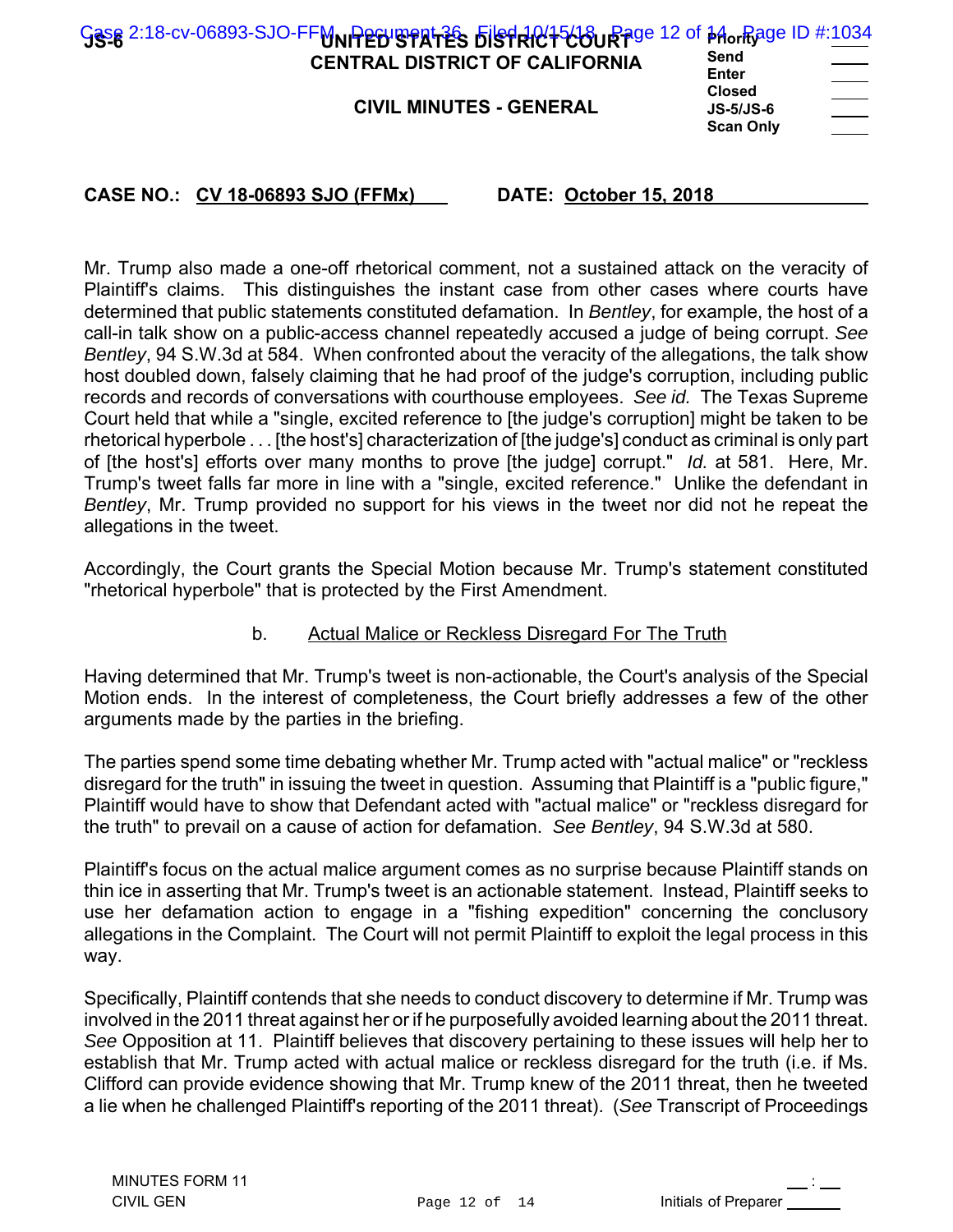| Gese 2:18-cv-06893-SJO-FFMNPEDISPATES District to Page 13 of Morrage ID #:1035<br>Send<br><b>CENTRAL DISTRICT OF CALIFORNIA</b><br>Enter<br><b>Closed</b><br><b>CIVIL MINUTES - GENERAL</b><br><b>JS-5/JS-6</b><br><b>Scan Only</b> | $\hspace{0.05cm}$ |
|-------------------------------------------------------------------------------------------------------------------------------------------------------------------------------------------------------------------------------------|-------------------|
|-------------------------------------------------------------------------------------------------------------------------------------------------------------------------------------------------------------------------------------|-------------------|

at 29:23-30:4.) However, Plaintiff's reasoning is entirely circular. She assumes that Mr. Trump knew of the 2011 threat, argues in her Complaint and her briefing that Mr. Trump knew of the 2011 threat, and then asks this Court for discovery to prove that Mr. Trump knew of the 2011 threat. In doing so, Plaintiff does not allege facts establishing how Mr. Trump knew or did not know about the 2011 threat in the first place. Plaintiff must do this to sustain a cause of action for defamation.

#### c. Damages

Defendant's Special Motion also alleges that Plaintiff has not adequately pleaded damages. (Special Motion at 11-14.) The Court declines to address this. As with the issue of actual malice, the Court does not need to reach the damages question because it grants the Special Motion on other grounds.

#### D. Leave To Amend

Having granted the Special Motion, the Court next determines if it should grant Plaintiff leave to amend the Complaint. While recognizing that courts in this Circuit sometimes do grant plaintiffs the opportunity to amend a complaint before granting an anti-SLAPP motion to strike, the Court holds that Ms. Clifford should not have this opportunity because any amendment would be futile. *See Verizon Delaware, Inc. v. Covad Communications Co.*, 377 F.3d 1081, 1091 (2004) ("[G]ranting a defendant's anti-SLAPP motion to strike a plaintiff's initial complaint without granting the plaintiff leave to amend would directly collide with Fed. R. Civ. P. 15(a)'s policy favoring liberal amendment."); *Gardner v. Martino*, 563 F.3d 981, 992 (9th Cir. 2009) (denying leave to amend on futility grounds).

The Court holds that Mr. Trump's tweet is "rhetorical hyperbole" and is protected by the First Amendment. Plaintiff cannot amend the Complaint in a way that challenges this holding. During argument on this matter, Plaintiff suggested that she could amend her Complaint to "shore up the malice allegations" and to "provide context for the statement to show that, in fact, it was not political nature at the time it was made." (Transcript of Proceedings at 44: 8-13.) The former amendments are futile because this Court rules that Mr. Trump's tweet is protected by the First Amendment. The issue of malice is irrelevant to this holding. The latter amendments are futile because there is no way for Plaintiff to amend the Complaint to transform the tweet from "rhetorical hyperbole" into an actionable statement. *See Gardner*, 563 F.3d at 992. "A party cannot amend pleadings to 'directly contradic[t] an earlier assertion made in the same proceeding.'" *Airs Aromatics, LLC v. Opinion Victoria's Secret Stores Brand Mgmt., Inc.*, 744 F.3d 595, 600 (9th Cir. 2014) (quoting *Russell v. Rolfs,* 893 F.2d 1033, 1037 (9th Cir.1990)). Plaintiff cannot change Mr. Trump's tweet or the basic context of the tweet. Nor can Plaintiff withdraw factual allegations that she has made in pleadings before this Court. In the other litigation before